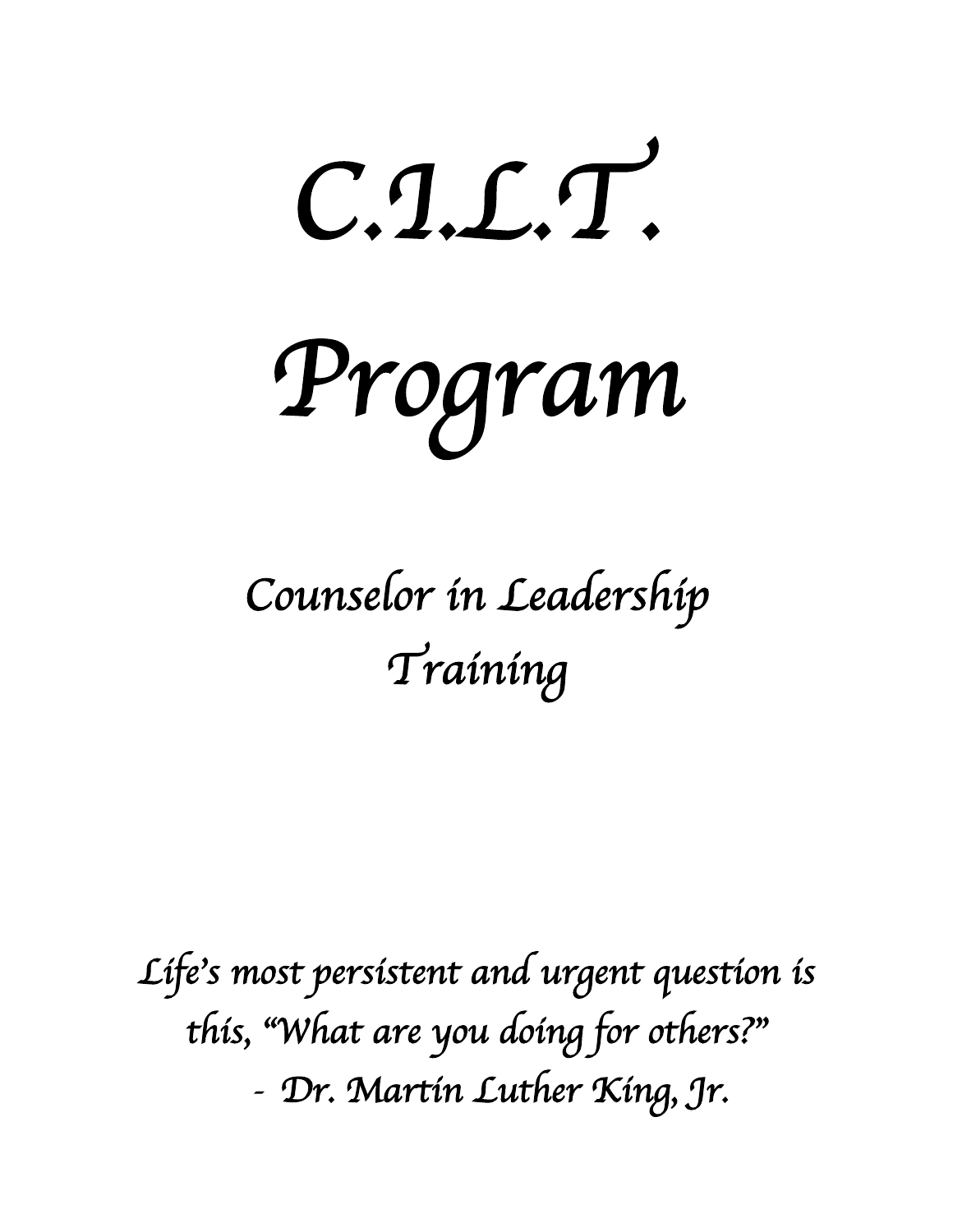# **C.I.L.T Volunteer Program** **Commitment Level Options**

- **9 Week Field Trip Camp:**
	- o **9 Week Commitment**
	- o **Dates: June 6 – August 5**
	- o **Full Day Shift, 8:00 am – 4:00 pm or 9:00 – 5:00 pm**
	- o **You must be able to work every day of the 9 weeks**
	- o **Accepts ages 13-17 years old**
	- o **Cost: Uniform Cost – Purchase khaki shorts, one-piece swimsuit, and closed toed athletic shoes AND \$15 per shirt for uniform shirt**
	- o **360 community service hours earned with this option**
- **4-5 Week Field Trip Camp (1st half of summer):**
	- o **5 Week Commitment**
	- o **Dates: June 6 – July 8**
	- o **Full Day Shift, 8:00 am – 4:00 pm or 9:00 – 5:00 pm**
	- o **You must be able to work every day of the 4-5 weeks**
	- o **Accepts ages 13-17 years old**
	- o **Cost: Cost: Uniform Cost – Purchase khaki shorts, one-piece swimsuit, and closed toed athletic shoes AND \$15 per shirt for uniform shirt**
	- o **160-200 community service hours earned with this option**
- **4-5 Week Field Trip Camp (2nd half of summer):**
	- o **5 Week Commitment**
	- o **Dates: July 11 – August 5**
	- o **Full Day Shift, 8:00 am – 4:00 pm or 9:00 – 5:00 pm**
	- o **You MUST be able to work every day of the 4-5 weeks**
	- o **Accepts ages 13-17 years old**
	- o **Cost: Cost: Uniform Cost – Purchase khaki shorts, one-piece swimsuit, and closed toed athletic shoes AND \$15 per shirt for uniform shirt**

o **160-200 community service hours earned with this option** *\*\* If none of these options work for you, please contact Beth Smith to discuss other possibilities. Exceptions can be made for team practices or other circumstances. \*\**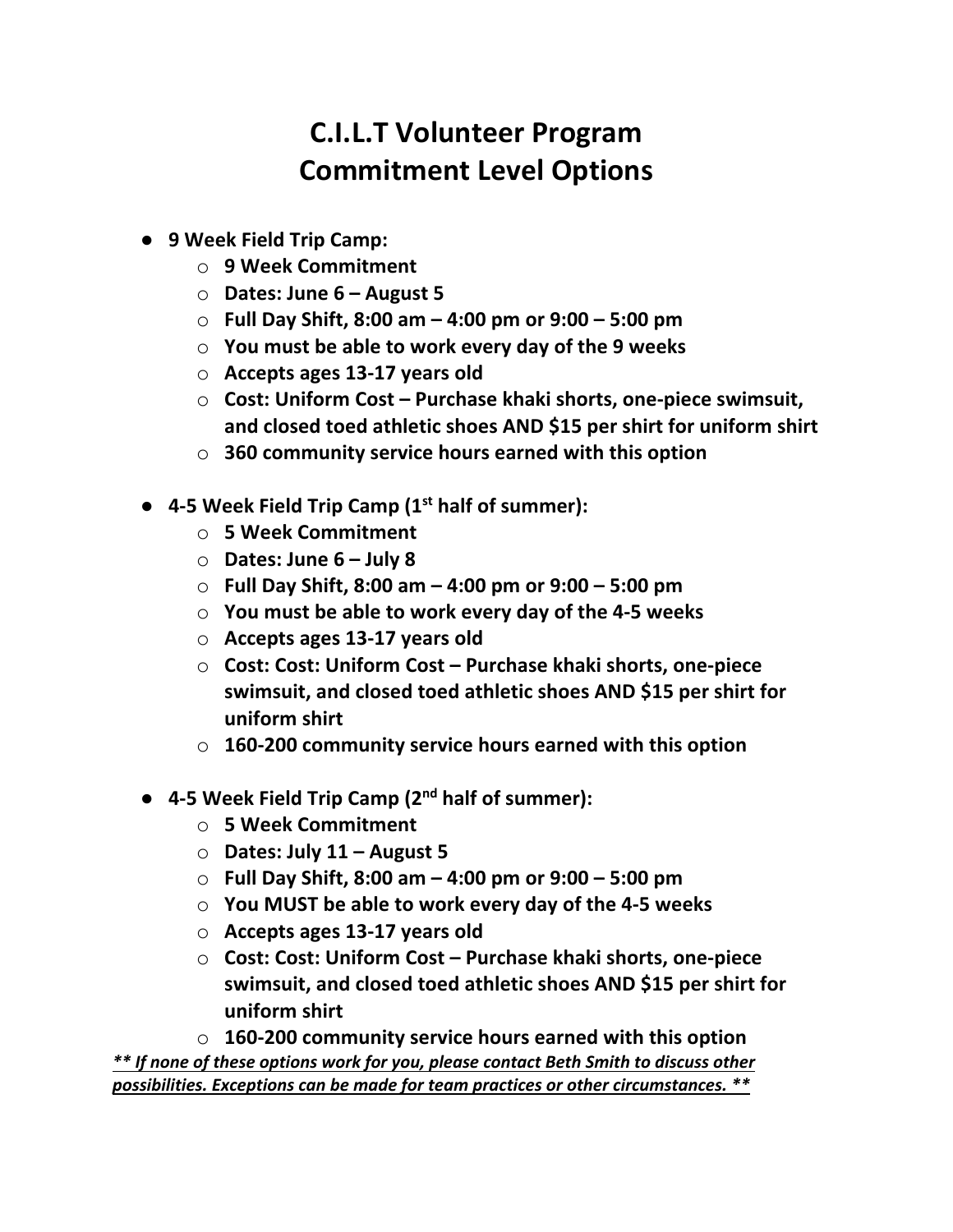# **C.I.L.T. Program Counselor in Leadership Training**

**Mission:**

**The C.I.L.T. program has been established to help develop the leadership skills of the youth in our community and school. This program will increase the awareness of personal responsibility and character development. It will instill an understanding of commitment and the importance of positive relationships with peers and adults as it correlates to teamwork.**

**Purpose:**

**The purpose of a C.I.L.T. is to assist at Camp Grace with daily group activities such as morning drop off, afternoon dismissal, arts and crafts classes, game room interaction, outdoor games, and field trips.**

**Eligibility:**

**Teens aged 13-17**

**Requirements:**

- **1. Completed application**
- **2. Completed volunteer forms**
- **3. ½ page Essay from teen applicant "How I will be an asset to Camp Grace and the CILT program"**
- **4. A letter of recommendation from a teacher, pastor, coach, or someone who can attest to the teen's maturity and manner with children (not a family member).**
- **5. Interview with Camp Grace Administrator, Beth Smith**

**Cost:**

**Uniform Cost – Purchase khaki shorts, one-piece swimsuit, and closed toed athletic shoes AND \$15 per shirt for uniform shirt.**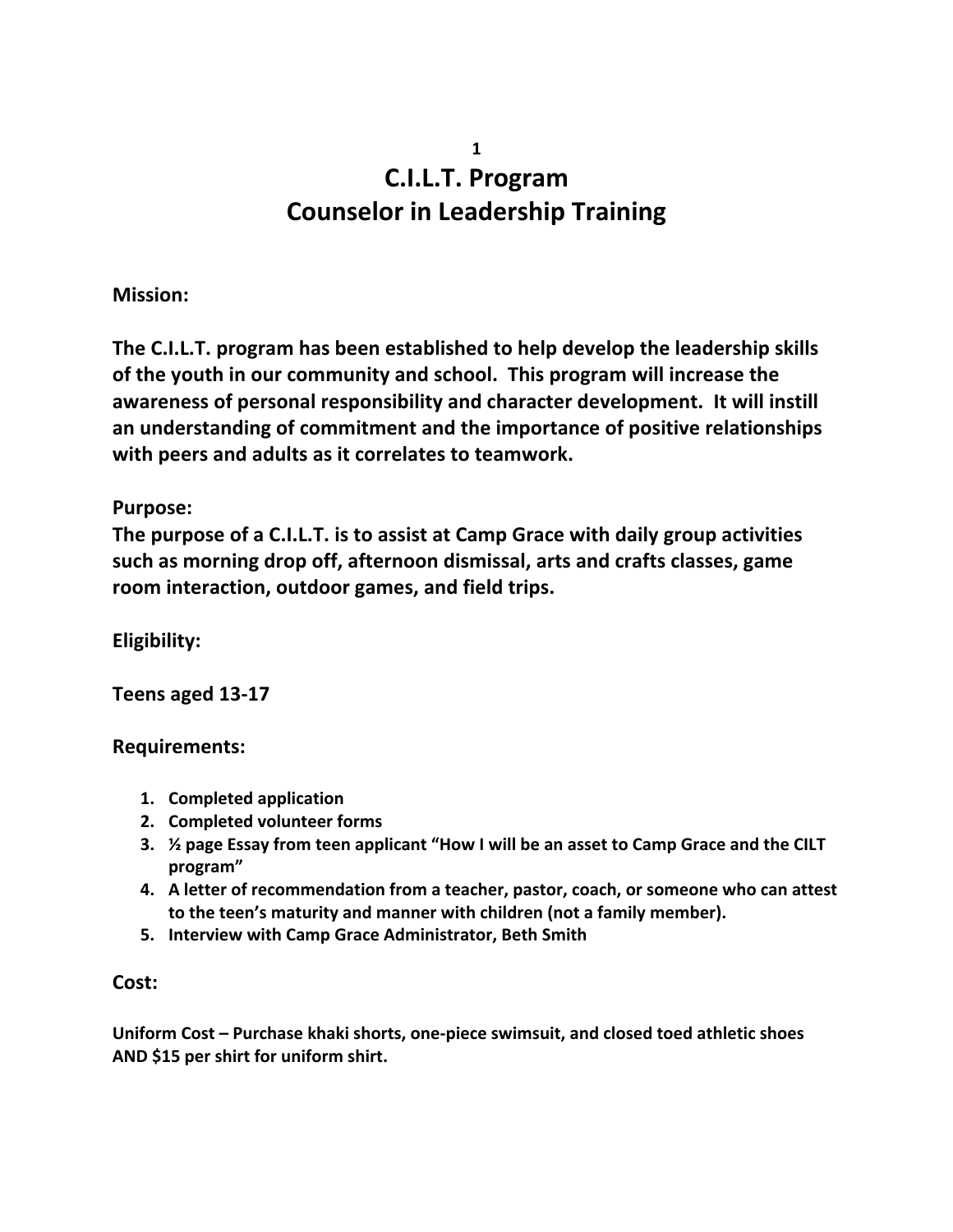#### **Uniform:**

**C.I.L.T.s must wear their staff shirts each day of camp. They must also wear khaki shorts, capris, or pants. Shorts must be of appropriate length. Closed toed athletic shoes must be worn every day. Sandals, crocs, or flip flops may be brought for pool days, but sneakers must be worn before and after the pool. C.I.L.T.s will be asked to go home and change if they are not dressed appropriately for the camp day. On pool days, girls must wear a one-piece swimsuit or board shorts and a swim shirt (no tankinis, cut-outs, or low-cut swimsuits are allowed.) Guys must wear trunks or board shorts.**

#### **Community Service Hours:**

**This program will count towards community service volunteer hours. The Camp Administrator will either type a community service letter or sign a pre-made form from the C.I.L.T.s school, depending on what the school prefers. This will be done at the end of the C.I.L.T.s volunteering session. C.I.L.T.s must sign in and out each day so that they receive their accurate number of service hours.**

## **Availability:**

**Applicant must be available for the full 9, or 4 - 5 week program, 7-8 hours per day, and 5 days per week.**

#### **Continuing the Program:**

**If the C.I.L.T. has done an excellent job over the span of the summer, they will be asked to return the next year to volunteer again. An invitation letter will be mailed to them in January of the following year. Please note that every C.I.L.T. may not be asked to come back the following summer. This is based upon performance.**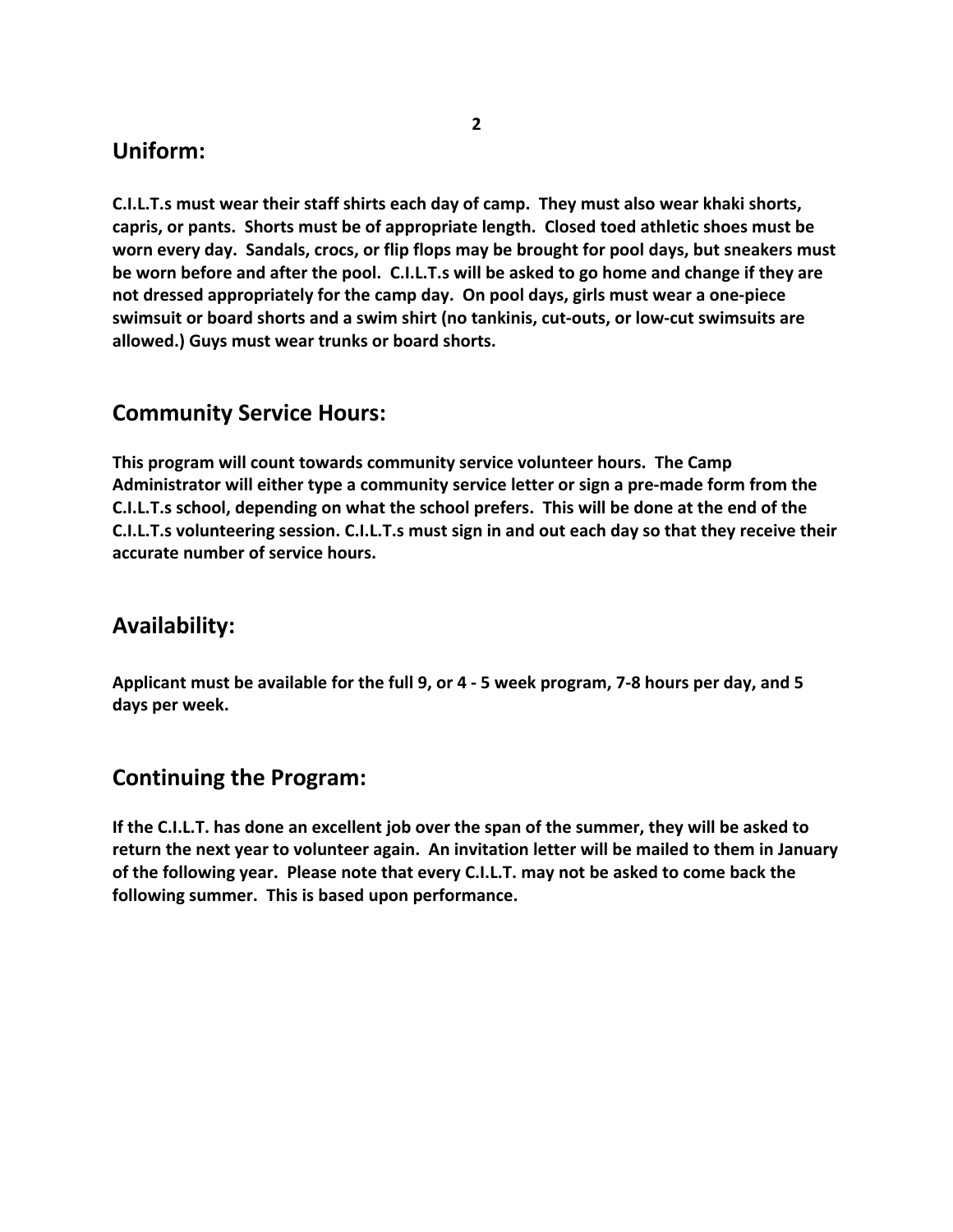#### **3 Guidelines for C.I.L.T.s**

- **C.I.L.T.s must handle themselves in a professional manner at all times.**
- **C.I.L.T.s must let their counselor know of any problems in the group immediately.**
- **C.I.L.T.s must use the "Buddy System" when taking students from the group to go anywhere – on and off campus.**
- **C.I.L.T.s must use common sense when interacting with campers, knowing that they are setting an example.**
- **C.I.L.T.s are welcome to initiate activities with the campers, but keep in mind that they must be appropriate for the campers' grade level.**
- **C.I.L.T.s must be responsible on all field trips. There is an understanding that, although he/she is not the one in charge, it is required that they assist the counselor in implementing procedures such as lining up, entering and exiting a field trip, as well as on campus activities such as art, sports, lunchtime, etc. C.I.L.T.s should participate in organizing games/activities while on campus.**
- **All discipline procedures within the group should be at the discretion of the counselor.**
- **C.I.L.T.s need to treat all campers with the same respect, enthusiasm, and direction when interacting with each and every camper in the program.**
- **C.I.L.T.s may NOT use their cell phones for texting, games, or phone calls at any time during the camp day, except in the case of an emergency.**

**Remember, you are here to assist the counselors on and off campus. It is extremely important that you take the initiative to help incorporate all of the rules necessary to ensure a safe and happy summer for all campers. Counselors depend on you to be another source of assistance.**

**Please enjoy the summer, enjoy getting to know each and every student in camp, and above all else, know that you are a role model for all campers, so give it everything you've got!**

**By signing below, you understand the responsibilities of your position with Camp Grace. Should you receive 3 written reprimand reports during the course of the summer, it is up to the discretion of the Camp Administrator to terminate your position in the program.**

**CILT Signature Date**

**Parent Signature Date**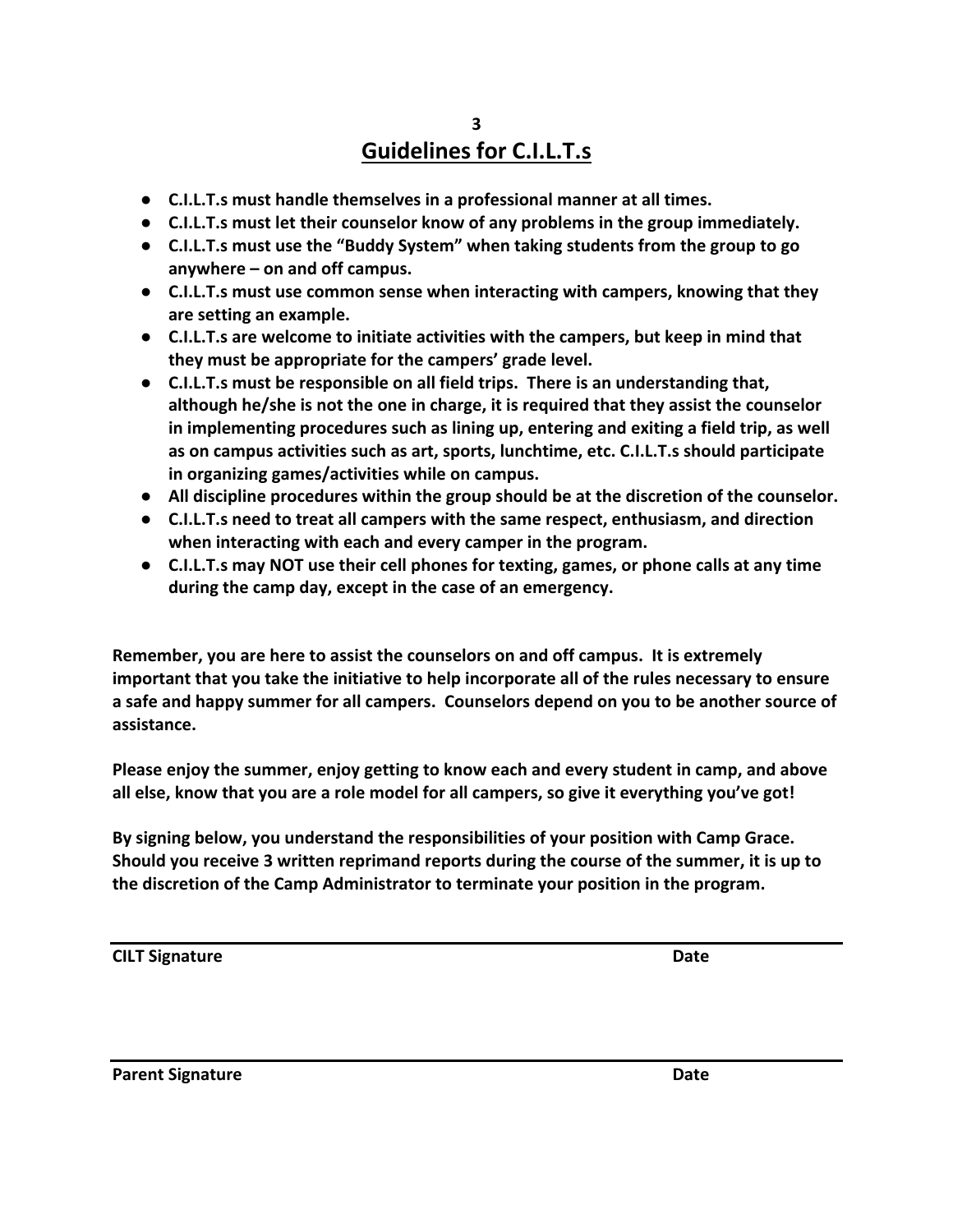#### **4 CILT APPLICATION**

## **Camp Grace – A ministry of Grace Baptist Academy 7815 Shallowford Road Chattanooga, TN 37421**

**campgrace@mygracechatt.org**

**Please Print:**

| <b>Name</b>                                                                  | Email |     |
|------------------------------------------------------------------------------|-------|-----|
| <b>Address</b>                                                               | City  | Zin |
| <b>Best Contact Phone</b>                                                    | Age   |     |
| What school do you attend?                                                   |       |     |
| Briefly describe any relevant work and/or volunteer experience you may have: |       |     |

**Emergency Contact (Must provide two) PLEASE PRINT:**

| <b>Name</b> | Phone |  |
|-------------|-------|--|
|             |       |  |
| <b>Name</b> | Phone |  |

**I understand that I am applying for a volunteer position with Camp Grace. If I am accepted, I agree to follow the policies and procedures as described in this manual. If I am unable to uphold these standards, I understand I will be asked not to return.**

| <b>CILT Applicant Signature</b> |  |
|---------------------------------|--|
|---------------------------------|--|

**I understand that my child is applying for a volunteer position. If my child is selected, I agree to review the policies and procedures as described in this manual. I understand that if my child is unable to uphold these standards, he/she will be subject to termination.**

**Parent Signature \_\_\_\_\_\_\_\_\_\_\_\_\_\_\_\_\_\_\_\_\_\_\_\_\_\_\_\_\_\_\_\_\_\_\_\_\_\_\_\_\_\_\_\_\_\_\_\_\_\_\_\_\_\_\_\_\_**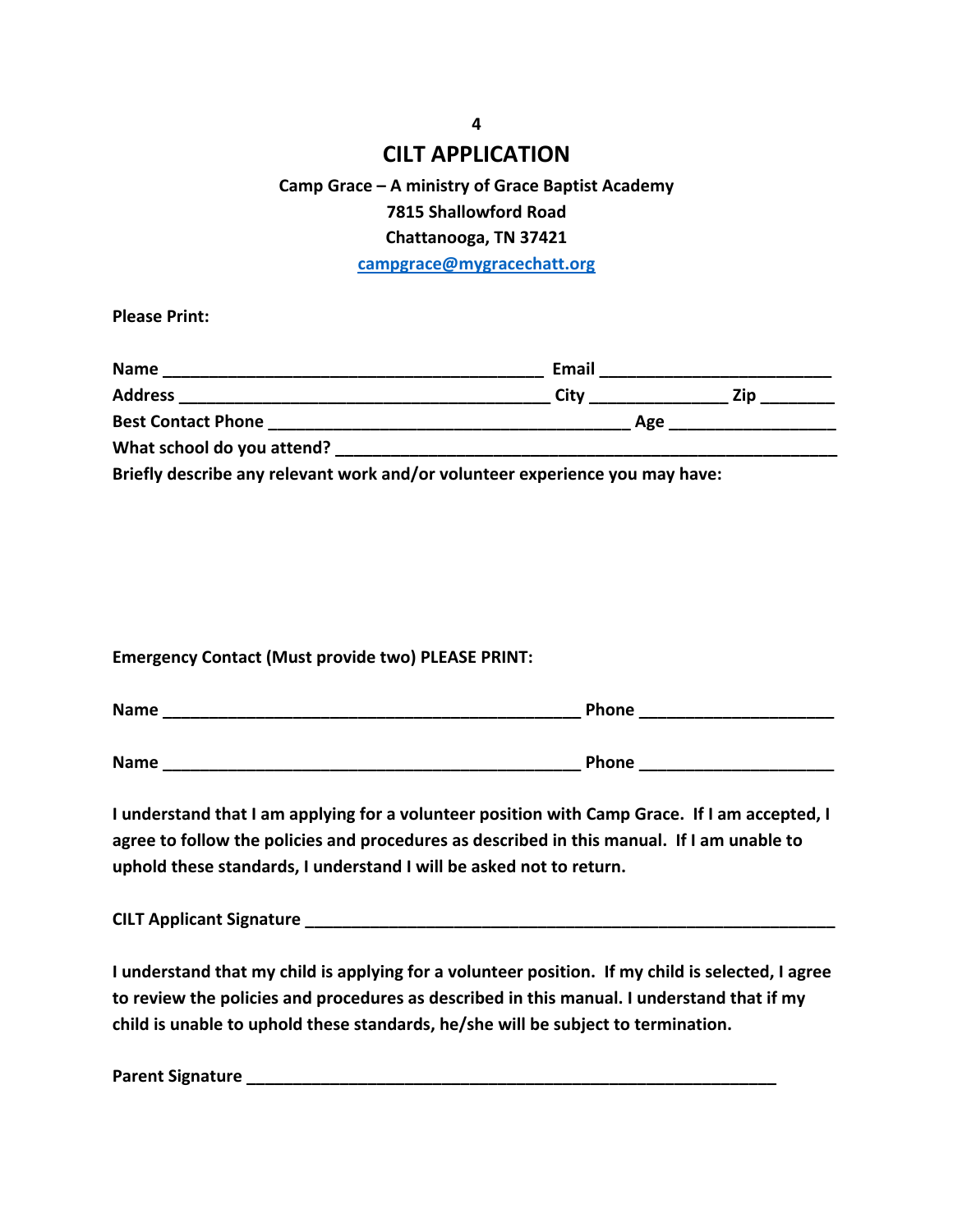#### **Minor Volunteer**

#### **Waiver and Release Form**

**PLEASE READ THIS FORM CAREFULLY AND BE AWARE THAT PARTICIPATION AS A VOLUNTEER WILL CAUSE THE VOLUNTEER TO WAIVE OR RELEASE ALL CLAIMS FOR ANY INJURIES THAT MAY BE SUSTAINED.**

#### **WAIVER FOR MINORS (BY ADULTS)**

**As the parent or guardian of a minor child volunteering for Camp Grace, I hereby waive any claim against Grace Baptist Academy and its agents, servants and employees, hereafter arising from injuries to said child, which said injury is sustained while engaging in the performance of volunteer services for Camp Grace, regardless of whether such injury is caused in whole or in part by the negligence of said Academy or by the negligence of the agents, servants, or employees of the Academy, its agents, servants, and employees from any claim, damages, or demand hereafter the negligence of said Academy or by the negligence of the agents, servants, and employees of the Academy.**

**I hereby give my permission for Camp Grace/Grace Baptist Academy to call my physician and/or to arrange for transportation to a hospital in the event of any injury to said child, although I understand that Camp Grace/Grace Baptist Academy assumes no responsibility to do so.**

**I HAVE READ AND FULLY UNDERSTAND THEY ABOVE DISCLAIMER STATEMENT AND WAIVE AND RELEASE ALL CLAIMS.**

| Date |  |
|------|--|

**5**